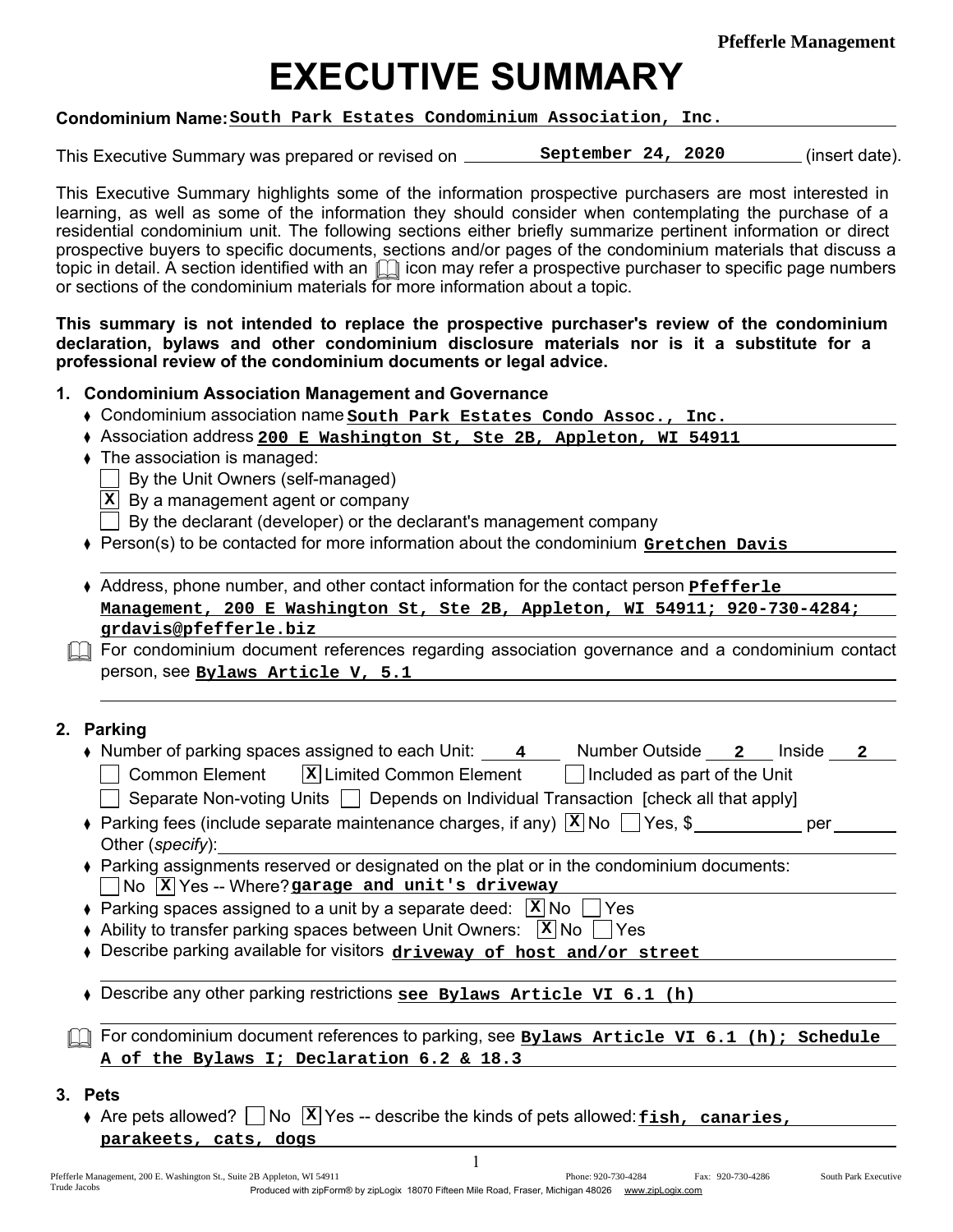- Pet rules and restrictions: **One cat or dog weighing less than 20 pounds. No breeding. No noise nuisance. Must be on leash or tethered in rear of unit. Owner responsible for cleanup and damages.**
- For condominium document references regarding pet rules, see **Bylaws Article VI 6.1 (e); Schedule A of the Bylaws II**

## 4. Unit Rentals

- May Unit Owners rent out their condominium units?  $X|N$ o  $\Box$  Yes -- describe the limitations and restrictions on unit rentals: **Each unit shall be owner occupied unless the owner is a Corp, Partnership, Trust or the Developer and those owners much comply with restrictions from the Declaration and Bylaws.**
- For condominium document references regarding unit rentals, see **Bylaws Article VI 6.1 (a); Declaration 11**

## 5. Special Condominium Amenities or Features

| ٧ |  |
|---|--|
|   |  |

|                                                                                                   | (describe any special amenities and features) |
|---------------------------------------------------------------------------------------------------|-----------------------------------------------|
| Are Unit Owners obligated to join or make additional payments for any amenity associated with the |                                               |
| condominium, such as an athletic club or golf course? $\Box$ No $\Box$ Yes -- cost:               |                                               |

For condominium document references regarding special amenities, see **N/A** 

# 6. Unit Maintenance and Repair Responsibilities

A Unit Owner's responsibilities for unit maintenance and repair include: **The interior of unit and all of its equipment, fixtures and appurtenances in good order, condition and repair and in a clean and sanitary condition.**

 $\Box$  For condominium document references regarding unit maintenance and repair responsibilities, see  $\Box$ **Bylaws Article VI 6.2 & 6.3; Declaration 10.2**

# 7. Common Element and Limited Common Element Maintenance, Repair and Replacement

- Person(s) responsible for common element maintenance, repair and replacement: **The Association**
- $\triangle$  Repair and replacement of the common elements is paid for by: Unit Owner assessments
	- Reserve funds
	-
	- Both **X**
	- Other (*specify*):
- Person(s) responsible for limited common element maintenance, repair and replacement: The **Association and Unit Owner**
- Repair and replacement of the limited common elements is paid for by: Unit Owner assessments
	- Reserve funds
	- Both **X**
	- Other (*specify*): **X Unit Owner**
- **M** For condominium document references regarding common element and limited common element maintenance, repair and replacement, see **Bylaws Article VI 6.3; Declaration 10**

# 8. Reserve Funds

- Does the condominium association maintain reserve funds for the repair and replacement of the common elements? No X Yes
- Does the association have a Statutory Reserve Account\*? X No Yes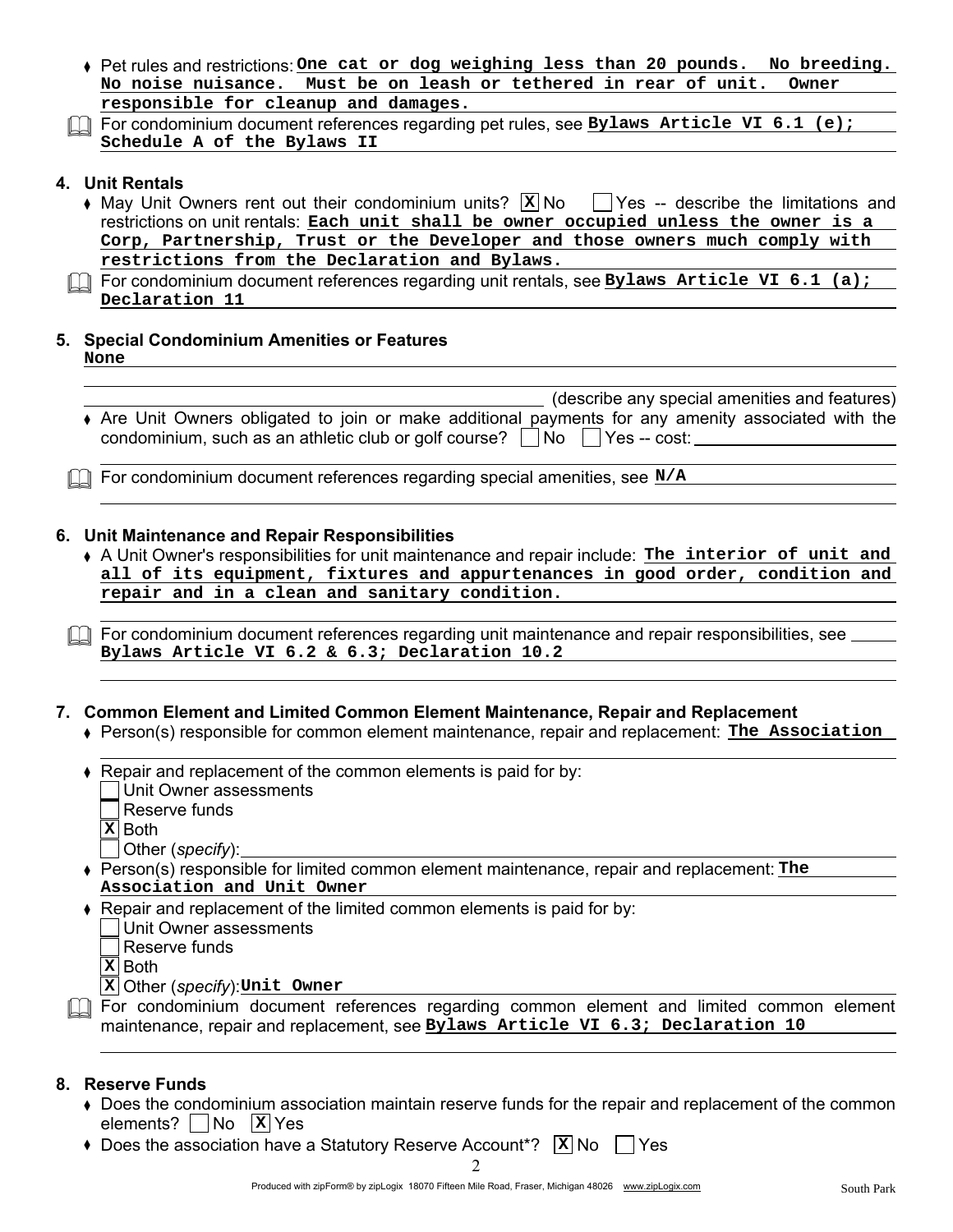Total condominium reserve funds balance is \$ **150,701.31** 

Note: This amount is current as of the date this Executive Summary was prepared or revised.

**The For condominium document references regarding this condominium's reserve funds for repairs and** replacements, see **Bylaws Article V 5.4**

\*Note: A "Statutory Reserve Account" is an account established under Wis. Stat. § 703.163 to be used for the repair and replacement of the common elements in a residential condominium (optional for a small condominium with up to 12 residential units or a mixed-use condominium with residential and non-residential units). In a new condominium, the developer initially decides whether to have a statutory reserve account, but after the declarant control period has ends, the association may opt-in or opt-out of a statutory reserve account with the written consent of a majority of the unit votes. A condominium may have other reserve accounts that are not statutory reserve accounts.

## 9. Fees on New Units

Are there provisions excusing the declarant (developer) from paying assessments or modifying the declarant's obligation to pay assessments for the units still owned by the declarant during the period of declarant control?

Not applicable (no developer-owned units or declarant control has ended) **X**

No

Yes -- describe in what way:

Describe other provisions in the declaration, bylaws, or budget addressing the levying and payment of assessments on units during the period of declarant control: **N/A**

 $\Box$  For condominium document references to condominium fees during the declarant control period, see **N/A**

#### 10. Expansion Plans

- Has the Declarant (developer) reserved the right to expand this condominium in the future?  $\mathbf{X}|\mathsf{No}|$   $\Box$  Yes -- number of additional units that may be added through the expansion:  $\Box$  units
- Expansion period ends: **N/A**
- Condominium management during the expansion period is by: **N/A**

For condominium document references regarding condominium expansion plans, see **N/A** 

## 11. Unit Alteration and Limited Common Element Enclosure

- Unit Owner may alter a unit or enclose limited common elements  $\Box$  No  $\Box$  Yes
- Describe the rules, restrictions and procedures for altering a unit: **A unit owner must obtain written consent from the Association.**
- Describe the rules, restrictions and procedures for enclosing limited common elements: **Limited common elements may not be enclosed.**

For condominium document references to unit alterations and limited common element enclosures, see **Bylaws Article VI 6.1 (g); Declaration 10.3 & 16**

## 12. First Right of Purchase

- The condominium association has a right of first purchase, also sometimes referred to as a right of first refusal, when a condominium unit is offered for sale  $\Box$  No  $\Box$  Yes
- **The For condominium document references to any first right of purchase held by the condominium** association, see **Declaration 11**

#### 13. Transfer Fee

The condominium association charges a fee in connection with the transfer of ownership of a unit:  $|\mathbf{x}|$  No Yes -- amount charged: \$